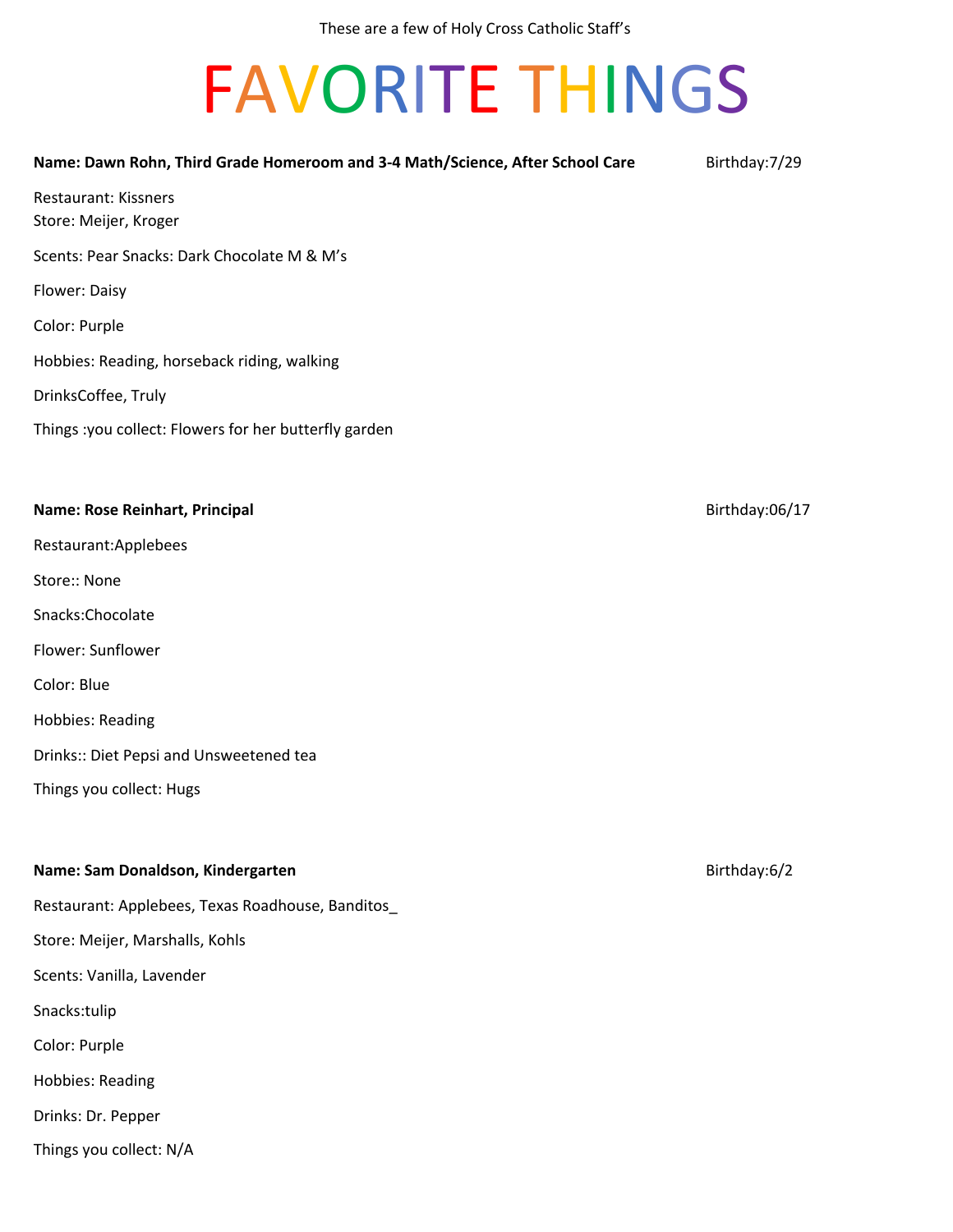# **Name: Jody Good, First Grade** Birthday: 12/22

Restaurant: Olive Garden Store: Barnes & Noble Scents:Cinnamon Snacks:Chocolate (no coconut) Flower: Gerber daisy Color: Any Hobbies: reading, gardening Drinks: tea Things you collect: Prayers

# **Name: Kendra Duling, Second Grade Student Teacher** Birthday:3/3

# Restaurant: Any Mexican

- Store: Target
- Scents: Fall scents, coconut
- Snacks: Goldfish, chocolate
- Flower: Sunflowers, Lily
- Color: purple, yellow\_
- Hobbies: Reading, Painting
- Drinks: coffee
- Things you collect: Coffee mugs

# **Name: Theresa Rickenberg, PreK 3 Teacher & Before Care Facilitator** Birthday:5/25

- Restaurant: Any Mexican
- Store: JoAnn Fabrics, Centsible Treasures (in Liberty Center)
- Scents: Cucumber, Vanilla Bean
- Snacks: Eric's Ice Cream Amaretto Cherry
- Flower: Any and all flowers
- Color: Purple
- Hobbies:Sewing, crafting, gardening, photography and going to ball games.
- Drinks: lemonade and margaritas
- Things you collect: N/A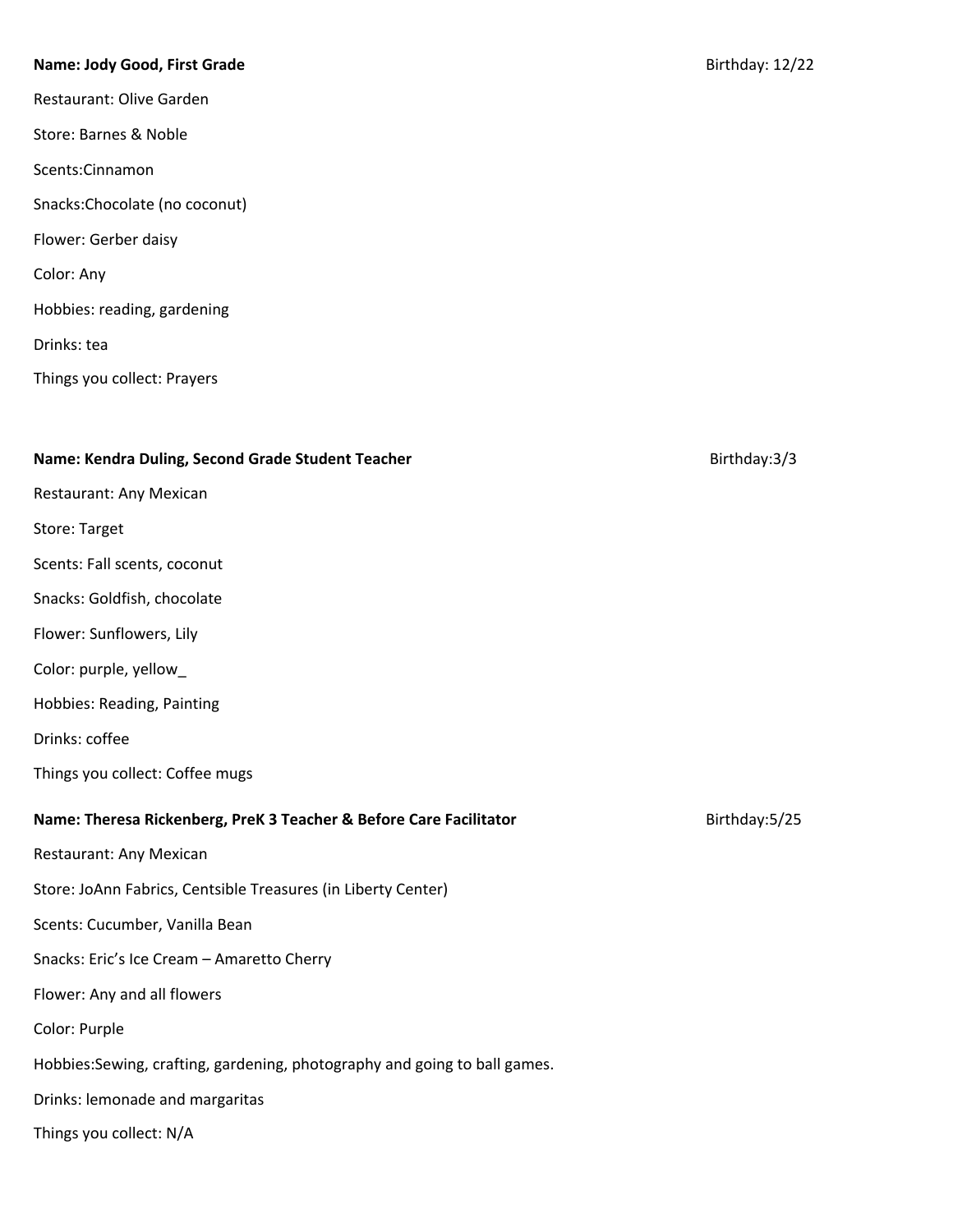# **Name: Cristal Moore, Young 5's Teacher** Birthday: 2/2

| Restaurant: Olive Garden                                                                         |  |
|--------------------------------------------------------------------------------------------------|--|
| <b>Store: Marshalls</b>                                                                          |  |
| Scents : Pumpkin, Coffee                                                                         |  |
| Snacks: nuts, chocolate, suckers                                                                 |  |
| Flower: lily                                                                                     |  |
| Color: Pink                                                                                      |  |
| <b>Hobbies: Reading</b>                                                                          |  |
| Drinks: Coffee, iced tea, water.                                                                 |  |
| Things you collect: Moose, bear, wildlife décor, pillows.                                        |  |
| Name: Megan Tobias, Fifth Grade Teacher, Basketball Coach & After Care Program<br>Birthday: 5/21 |  |
| Restaurant: Olive Garden, Taco Bell                                                              |  |
| Store: Hobby Lobby                                                                               |  |
| Scents: Warm Sugar                                                                               |  |
| Snacks: Beef Jerky and candy                                                                     |  |
| Flower: any                                                                                      |  |
| Color: orange                                                                                    |  |
| Hobbies: Camping                                                                                 |  |
| Drinks: Dr Pepper                                                                                |  |
| Things you collect: anything                                                                     |  |
| Name: Jean Carr, School Secretary<br>Birthday: 7/22                                              |  |
| <b>Restaurant Kissners</b>                                                                       |  |
| Store: Kohls                                                                                     |  |
| Scents: Vanilla, flowery                                                                         |  |
| Snacks: Chocolate, salty crunchy                                                                 |  |
| Flower: Daisy                                                                                    |  |
| Color: Blue                                                                                      |  |
| Hobbies: Reading and Gardening                                                                   |  |

Drinks: Sweet Wine

Things you collect: n/a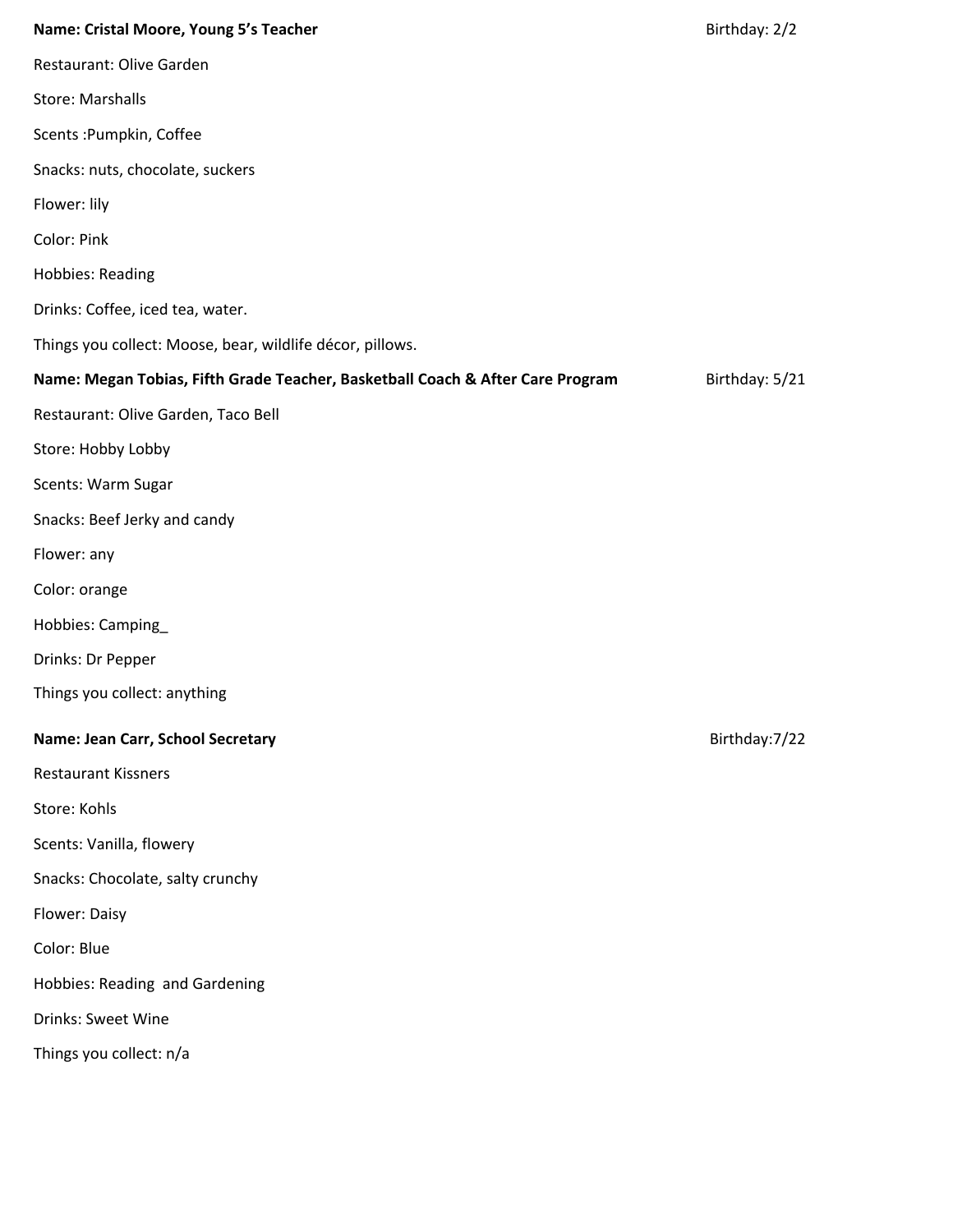| Name: Jodi Guilford, PreK 3, PreK4 and After School Care                                                  | Birthday: 1/28 |
|-----------------------------------------------------------------------------------------------------------|----------------|
| <b>Restaurant: El Mezcal</b>                                                                              |                |
| Store: Meijer, Marshalls                                                                                  |                |
| Scents: Lavender                                                                                          |                |
| Snacks: Pretzels, dark chocolate, fresh fruit                                                             |                |
| Flower: Purple roses, but I love all flowers                                                              |                |
| Color: Purple                                                                                             |                |
| Hobbies: Reading- Catholic prayer books by John Smith, Matthew Kelly, etc                                 |                |
| Drinks: Coffee                                                                                            |                |
| Things you collect: Anything St. Therese, Mother Teresa,<br>Favorite Quote: Do all small things with love |                |
| Name: Paula DeCola, 4th Grade Homeroom Teacher, 3-4 Language Arts & Religion                              | Birthday: 10/3 |
| Restaurant: Jerseys                                                                                       |                |
| Store Walmart, Kohls                                                                                      |                |
| Scents: no perfumes, candle scents of all kinds                                                           |                |
| Snacks: popcorn                                                                                           |                |
| Flower: _Sunflowers, daisies                                                                              |                |
| Color: turquoise, blues                                                                                   |                |
| Hobbies: flower garden, singing                                                                           |                |
| Drinks:                                                                                                   |                |

Things you collect: Rocks for my garden

# **Name: Mrs. Jackie Westfall, Second Grade Teacher** Birthday: February 29

Restaurant: Olive Garden, China Garden, Texas Roadhouse

Store: Hobby Lobby, Kohls, Target, Walmart

Scents: Comfort Vanilla Patchouli and Japanese Cherry Blossom, and Beautiful You by Bath and Body Works

Snacks: Cheez-Its, milk chocolate

Flower: lilac, daisy

Color: teal

Hobbies: reading, bike riding

Drinks: Iced Tea with lemon, Biggby's, Coconut Mocha Coffee for Keurig

Things you collect: foil, clothes pins, toilet paper rolls and paper towel rolls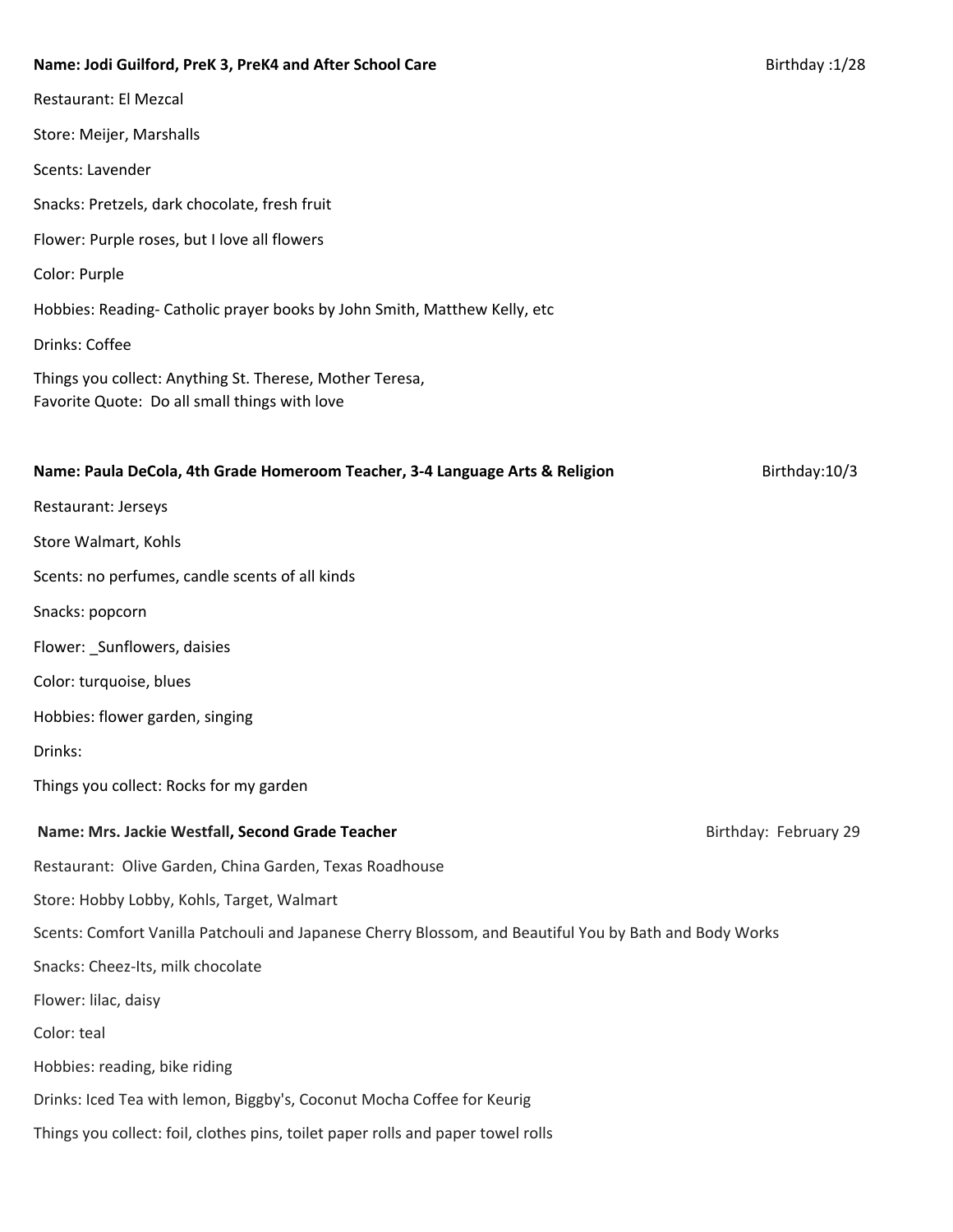## **Name: Christina Urivez, Custodian** Birthday:12/15

Restaurant: Subway, Applebees

Store: Marshalls

Scents: lavender, sweet pea

Snacks: pretzels, nuts

Flower: not a flower person

Color: pink/purple

Hobbies: reading

Drinks: cherry pepsi, cherry coke

Things you collect: none

**Name: Aileen Meyer, Marketing Director Birthday:10/2 Birthday:10/2** 

Restaurant: Mexican

Store: Marshalls

Scents: vanilla

Snacks: potato chips

Flower: any

Color: pink

Hobbies: running, volunteering, boating \*|First|\*

Drinks: diet pepsi

Things you collect: none

# **Name:** Kristin Siler, Kindergarten<br>
Birthday: 12/30

Restaurant: Casa Vieja

Store: Hobby Lobby, Kohls

Scents: seasonal

Snacks: popcorn, trail mix

Flower: any really

Color: teal, purple

Hobbies: basketball, softball, boating

Drinks: wine

Things you collect: seashells, starfish, peacock decor